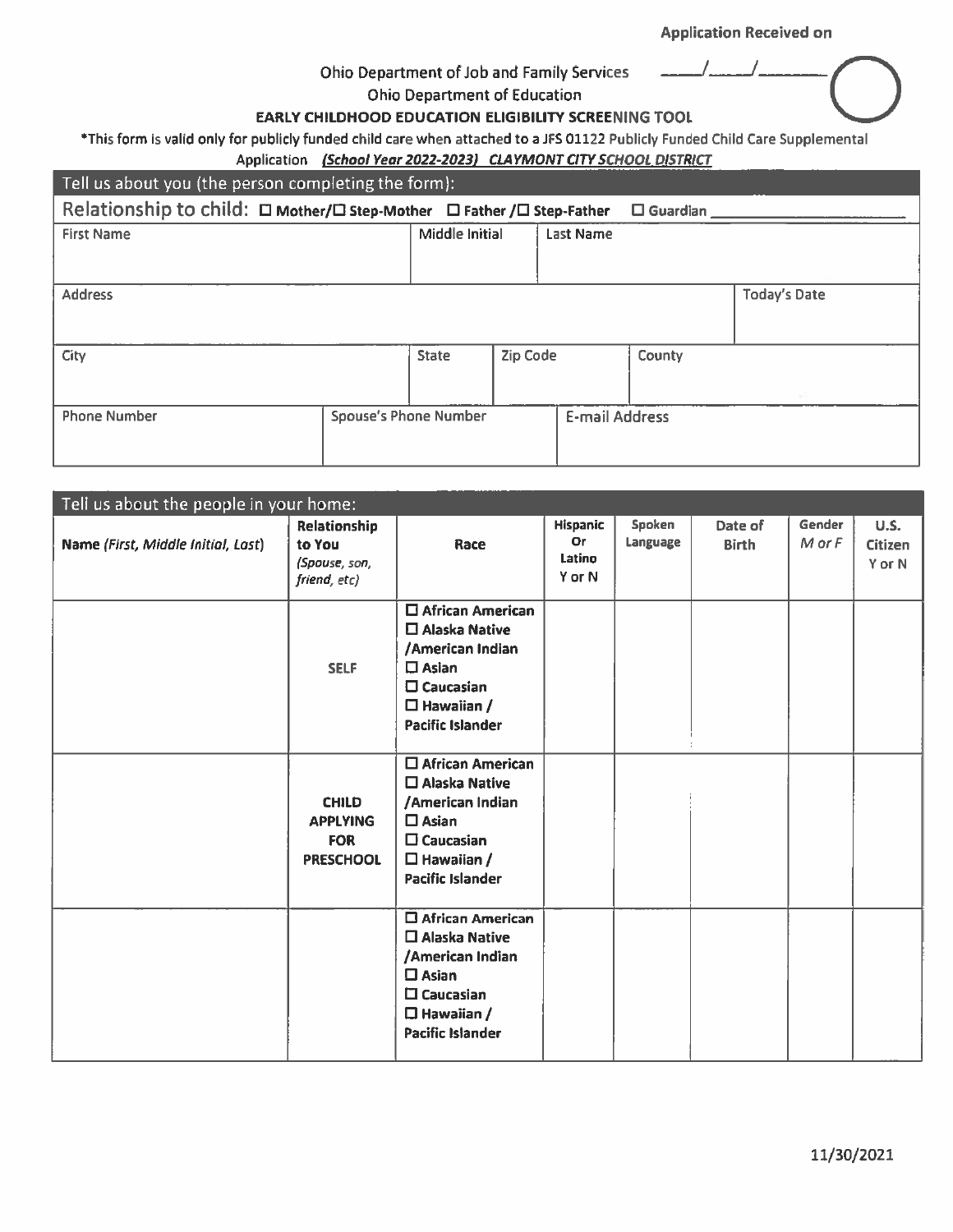| Tell us about the people in your home: |                                                         |                                                                                                                                                             |                                           |                    |                         |                  |                                         |  |
|----------------------------------------|---------------------------------------------------------|-------------------------------------------------------------------------------------------------------------------------------------------------------------|-------------------------------------------|--------------------|-------------------------|------------------|-----------------------------------------|--|
| Name (First, Middle Initial, Last)     | Relationship<br>to You<br>(Spouse, son,<br>friend, etc) | Race                                                                                                                                                        | <b>Hispanic</b><br>Or<br>Latino<br>Y or N | Spoken<br>Language | Date of<br><b>Birth</b> | Gender<br>M or F | <b>U.S.</b><br><b>Citizen</b><br>Y or N |  |
|                                        |                                                         | □ African American<br>$\square$ Alaska Native<br>/American Indian<br>$\square$ Asian<br>$\square$ Caucasian<br>$\Box$ Hawaiian /<br>Pacific Islander        |                                           |                    |                         |                  |                                         |  |
|                                        |                                                         | $\square$ African American<br>□ Alaska Native<br>/American Indian<br>$\square$ Asian<br>$\square$ Caucasian<br>$\Box$ Hawaiian /<br><b>Pacific Islander</b> |                                           |                    |                         |                  |                                         |  |
|                                        |                                                         | □ African American<br>$\square$ Alaska Native<br>/American Indian<br>$\square$ Asian<br>$\square$ Caucasian<br>$\Box$ Hawaiian /<br><b>Pacific Islander</b> |                                           |                    |                         |                  |                                         |  |
|                                        |                                                         | □ African American<br>$\square$ Alaska Native<br>/American Indian<br>$\square$ Asian<br>$\square$ Caucasian<br>$\Box$ Hawaiian /<br><b>Pacific Islander</b> |                                           |                    |                         |                  |                                         |  |
|                                        |                                                         | $\square$ African American<br>□ Alaska Native<br>/American Indian<br>$\square$ Asian<br>$\square$ Caucasian<br>$\Box$ Hawaiian /<br><b>Pacific Islander</b> |                                           |                    |                         |                  |                                         |  |
|                                        |                                                         | 口 African American<br>□ Alaska Native<br>/American Indian<br>$\square$ Asian<br>$\square$ Caucasian<br>$\Box$ Hawaiian /<br><b>Pacific Islander</b>         |                                           |                    |                         |                  |                                         |  |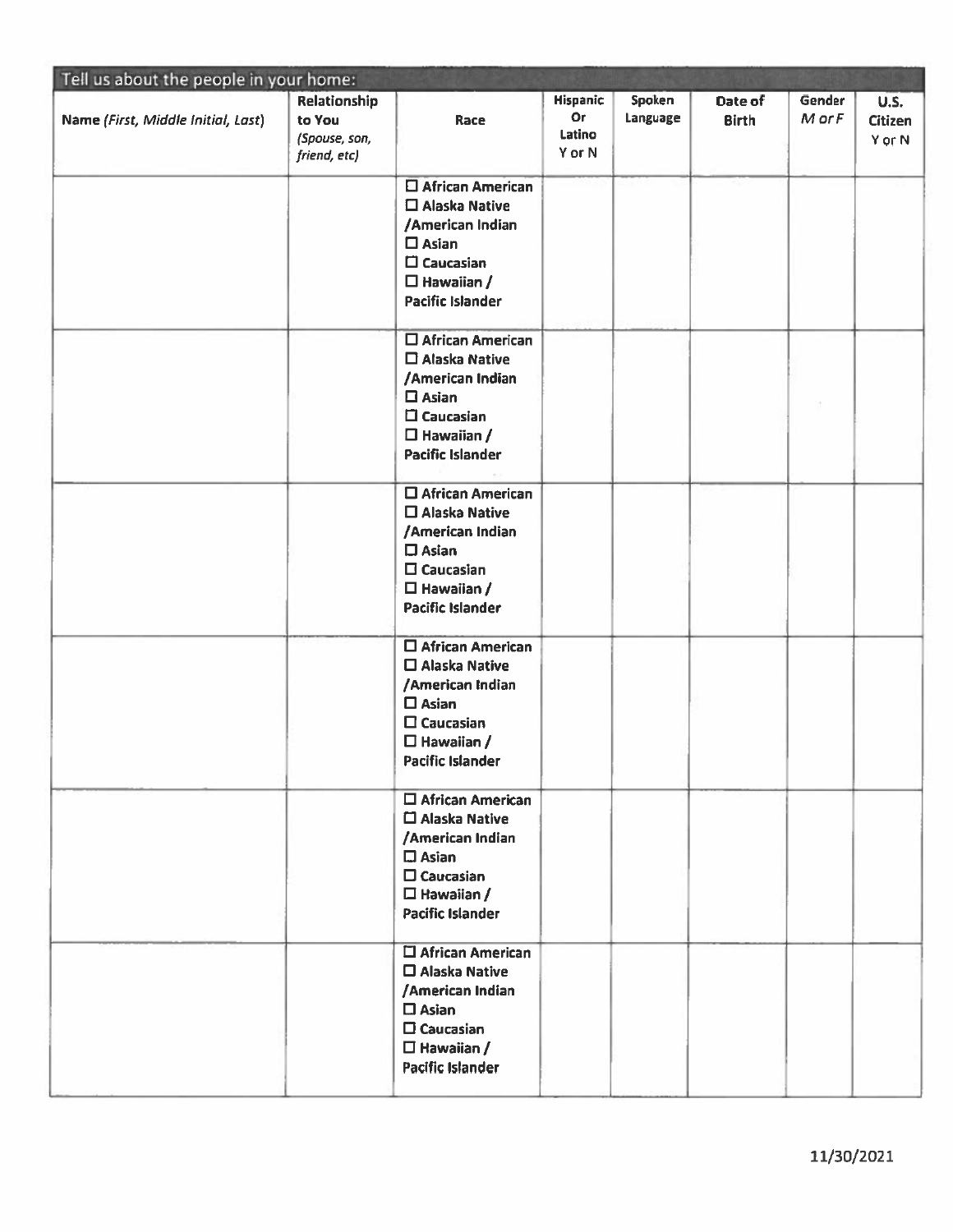### Child 1

# What is the child's Home school district? Name (First) Middle Last Child's Mother's Maiden Name  $\vert$  Child's City of Birth Provider Name Child's Needs What hours/days do you need services? (i.e. child care and Address and Address and Address and Address and Address and Dental that apply Claymont Preschool/Primary  $\|\cdot\|$  Do you have concerns  $\|\cdot\|$  Sun  $\boxtimes$  Mon  $\boxtimes$  Tues  $\boxtimes$  Wed  $\boxtimes$  Thurs  $\bullet$  Fri  $\bullet$  Sat 320 Trenton Avenue **about your child's** Uhrichsville, OH 44683  $\parallel$  growth and/or  $\parallel$   $\boxtimes$  Mornings development?  $\Box$  Afternoons Drop off 8:15 am  $-8:30$  am • Evenings  $\square$  Yes  $\square$  No  $\square$  Weekends Preschool day will begin at 8:30 am Describe: Pick up 2:45 pm —2:50 pm Child 2 What is the child's Home school district? Name (First) Middle Last Child's Mother's Maiden Name  $\vert$  Child's City of Birth Provider Name **Child's Needs** What hours/days do you need services? (i.e. and Address and Address and Address and Address and Address and Address all that apply Claymont Preschool/Primary **Do you have concerns**   $\bullet$  Sun  $\boxtimes$  Mon  $\boxtimes$  Tues  $\boxtimes$  Wed  $\boxtimes$  Thurs  $\bullet$  Fri  $\bullet$  Sat 320 Trenton Avenue about your child's Uhrichsville, OH 44683 am and/or Drop off 8:15 am – 8:30 am development? United States Drop off 8:15 am – 8:30 am <sup>I</sup> Evenings Preschool day will begin at 8:30 am  $\square$  Yes  $\square$  No  $\square$  Weekends Describe: The Pick up 2:45 pm – 2:50 pm